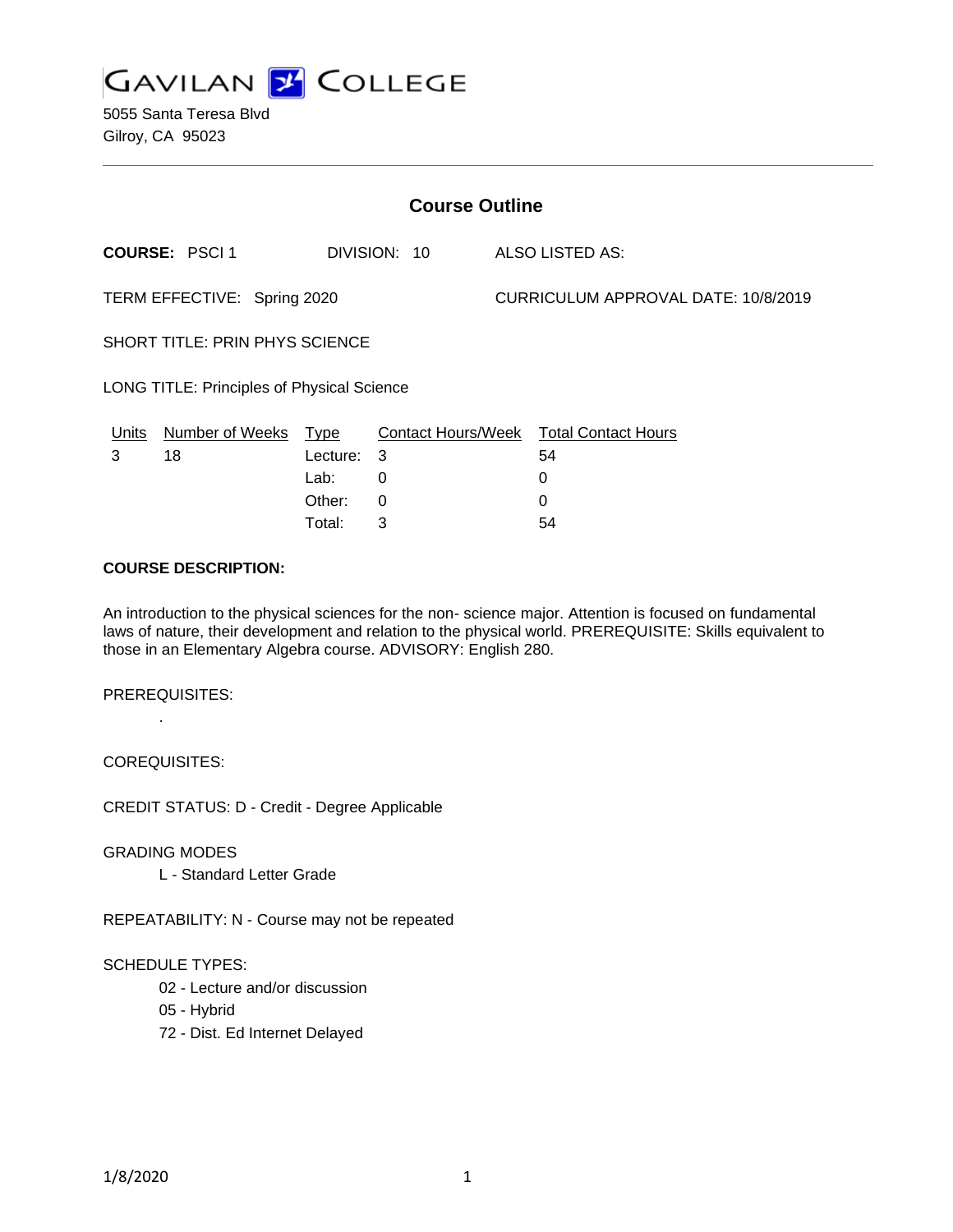#### **STUDENT LEARNING OUTCOMES:**

1. Describe and discuss numbers, units, and the Scientific Method. Measure of assessment: Written homework and exams. Semester/Year assessed, or planned Semester/Year of assessment: Fall 2019

2. Identify, describe, compare, and contrast position, displacement, speed, velocity and acceleration. Measure of assessment: Written homework and exams. Semester/Year assessed, or planned Semester/Year of assessment: Fall 2019

3. Identify, describe, compare, and contrast Newton's Laws. Measure of assessment: Written homework and exams. Semester/Year assessed, or planned Semester/Year of assessment: Fall 2019

4. Identify, describe, compare, and contrast Potential, Kinetic, and Thermal Energy and the concept of Conservation of Energy.

Measure of assessment: Written homework and exams.

Semester/Year assessed, or planned Semester/Year of assessment: Fall 2019

5. Identify, describe, compare, and contrast voltage, current, resistance, electric circuits, and magnetism. Measure of assessment: Written homework and exams. Semester/Year assessed, or planned Semester/Year of assessment: Fall 2019

6. Identify, describe, compare, and contrast elements, compounds, and mixtures and the properties of each. Measure of assessment: Written homework and exams.

Semester/Year assessed, or planned Semester/Year of assessment: Fall 2019

7. Identify, describe, compare, and contrast the fundamental particles of matter and their role in the structure of an atom.

Measure of assessment: Written homework and exams.

Semester/Year assessed, or planned Semester/Year of assessment: Fall 2019

8. Identify, describe, compare, and contrast the different types of atomic bonding. Measure of assessment: Written homework and exams. Semester/Year assessed, or planned Semester/Year of assessment: Fall 2019

### **CONTENT, STUDENT PERFORMANCE OBJECTIVES, OUT-OF-CLASS ASSIGNMENTS**

Curriculum Approval Date: 10/8/2019

HOURS: 3

TOPIC: Introduction to numbers, units, and the scientific method.

STUDENT PERFORMANCE OBJECTIVES: Identify and discuss the

significance of accuracy of numbers, systems of units, and conversion of units. Identify and discuss the steps of the scientific method.

OUT OF CLASS ASSIGNMENTS: Homework and reading from text.

HOURS: 6

TOPIC: Kinematics

STUDENT PERFORMANCE OBJECTIVES: Identify, discuss, compare and contrast vectors and scalars, position, displacement, speed, velocity, and acceleration ..

Solve problems using one- and two-dimensional kinematics.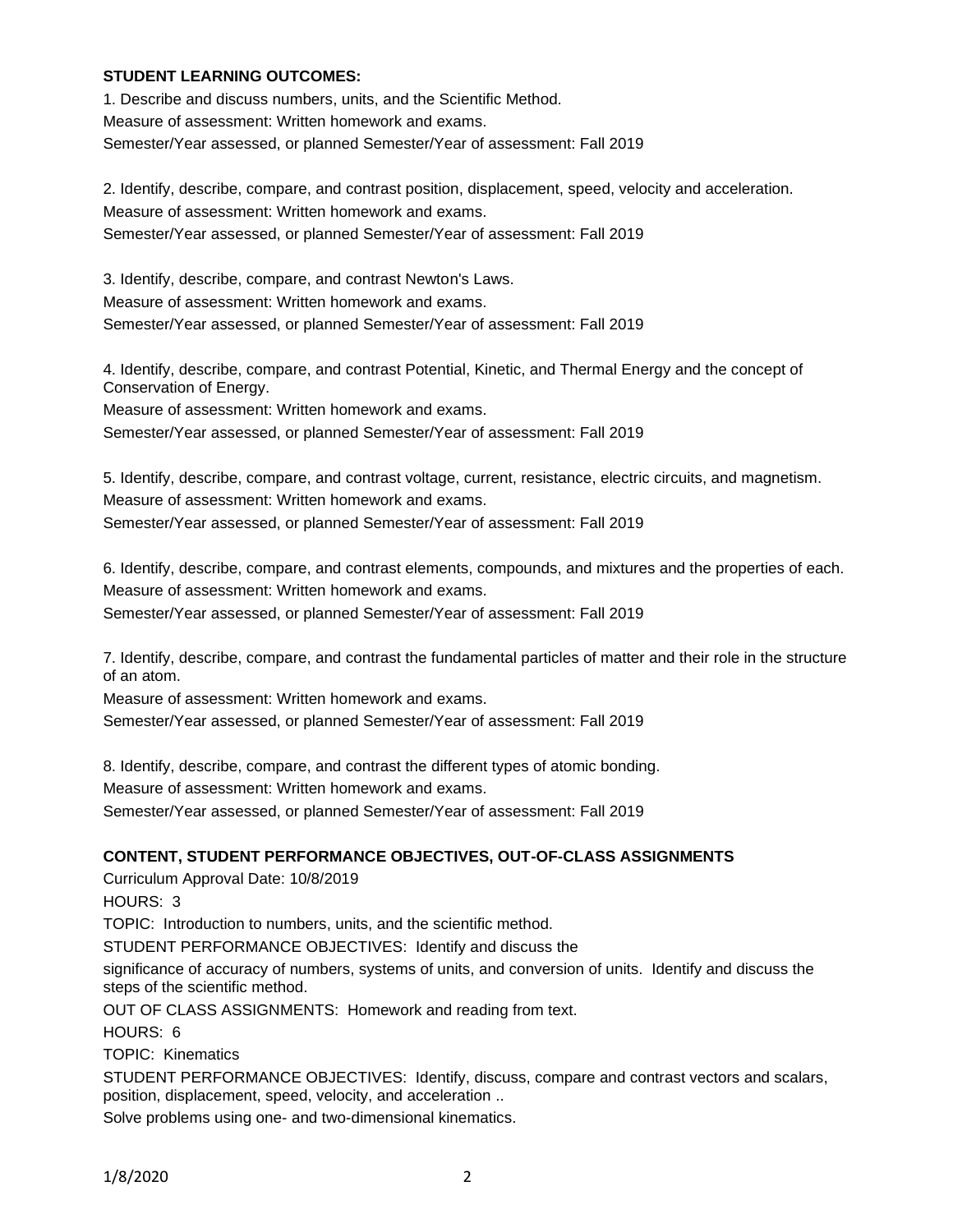OUT OF CLASS ASSIGNMENTS: Homework and reading from text.

HOURS: 6

TOPIC: Newton's Laws.

STUDENT PERFORMANCE OBJECTIVES:

Identify, describe, compare, and contrast Newton's 1st, 2nd, and 3rd laws. Identify and discuss everyday applications of these laws. Solve problems using Newton's Laws applied to everyday situations.

OUT OF CLASS ASSIGNMENTS: Homework and reading from text.

HOURS: 9

TOPIC: Work and Energy.

STUDENT PERFORMANCE OBJECTIVES: Identify, describe, compare, and contrast work,

mechanical energy, and thermal energy. Identify and discuss everyday application of these laws. Solve problems using Conservation of Energy applied to everyday situations.

OUT OF CLASS ASSIGNMENTS:

Homework and reading from text.

HOURS: 12

TOPIC: Electricity and Magnetism.

STUDENT PERFORMANCE OBJECTIVES: Identify, describe, compare, and contrast voltage, current, and resistance. Solve

simple circuit problems by applying Conservation of Charge and Conservation of energy to simple electric circuits. Describe, compare, and contrast electricity and magnetism, electric fields and

magnetic fields. Compare and contrast gravitational fields, electric fields, and magnetic fields.

OUT OF CLASS ASSIGNMENTS: Homework and reading from text.

HOURS: 16

TOPIC: Atoms, Chemical

Bonding, and Chemical Reactions.

STUDENT PERFORMANCE OBJECTIVES: Identify and describe the structure of the atom and the Periodic Table of the Elements. Identify, describe, compare, and contrast

elements, compounds, mixtures, types and properties of chemical bonding, Identify, describe, compare, and contrast common chemical reactions. Identify, describe, compare, and contrast states of matter.

HOURS: 2 TOPIC: Final Exam.

# **METHODS OF INSTRUCTION:**

Instruction is by lecture, class discussion, lecture demonstration, small group problem solving and homework.

### **OUT OF CLASS ASSIGNMENTS:**

Required Outside Hours: 108

Assignment Description:

1. Regularly assigned homework that requires students to analyze and study pertinent text material, solved examples and lecture notes.

2. Regularly assigned homework that requires students to apply the principles and skills covered in class by solving related problems.

3. Writing assignments/reports on topics related to physical science.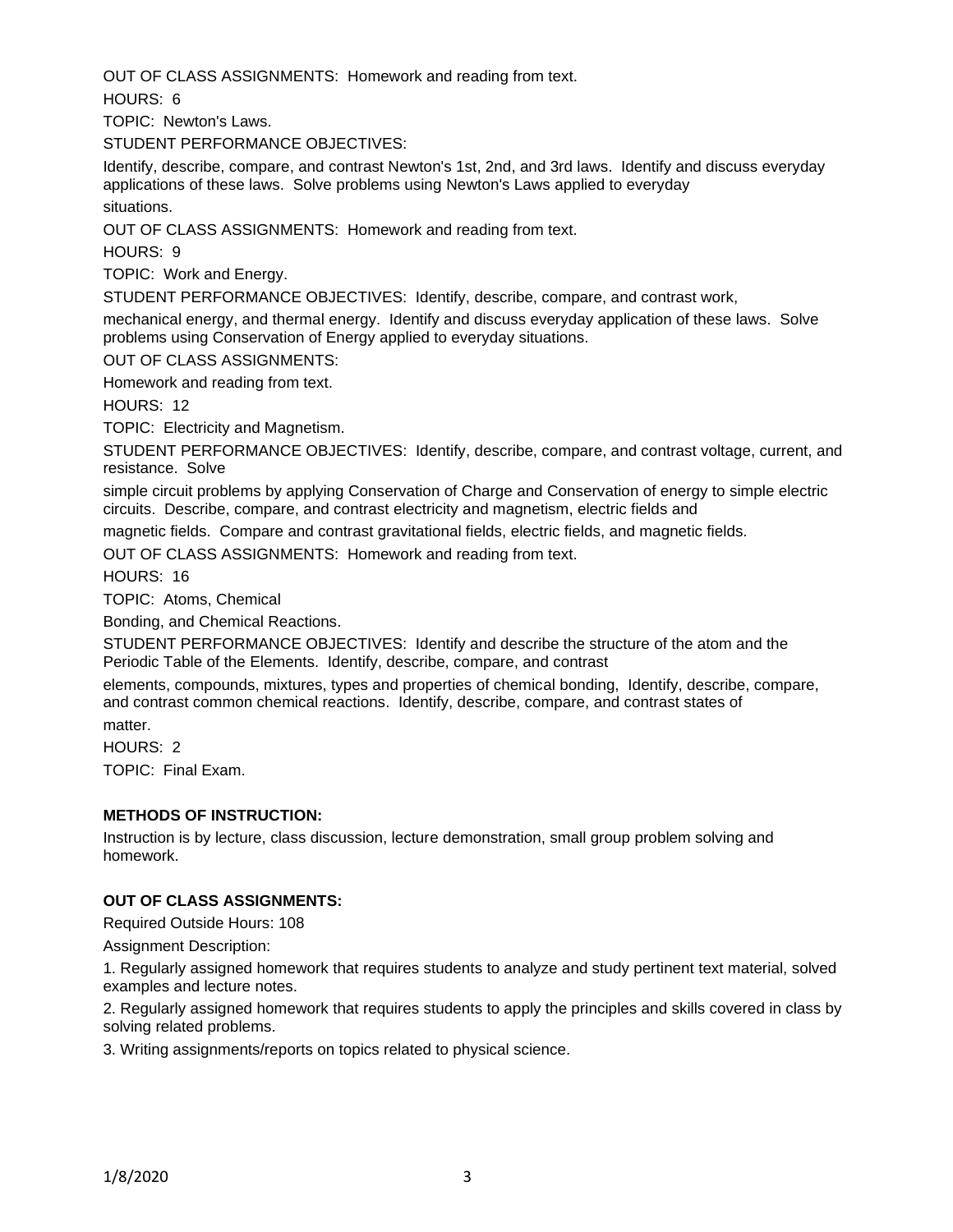# **METHODS OF EVALUATION:**

Writing assignments Percent of total grade: 15.00 % Reading Reports Problem-solving assignments Percent of total grade: 35.00 % Homework Problems Objective examinations Percent of total grade: 50.00 % Exams

# **REPRESENTATIVE TEXTBOOKS:**

Hewitt, Suchocki, and Hewitt. Conceptual Physical Science. Pearson,2016. ISBN: ISBN-13: 978-0134060491